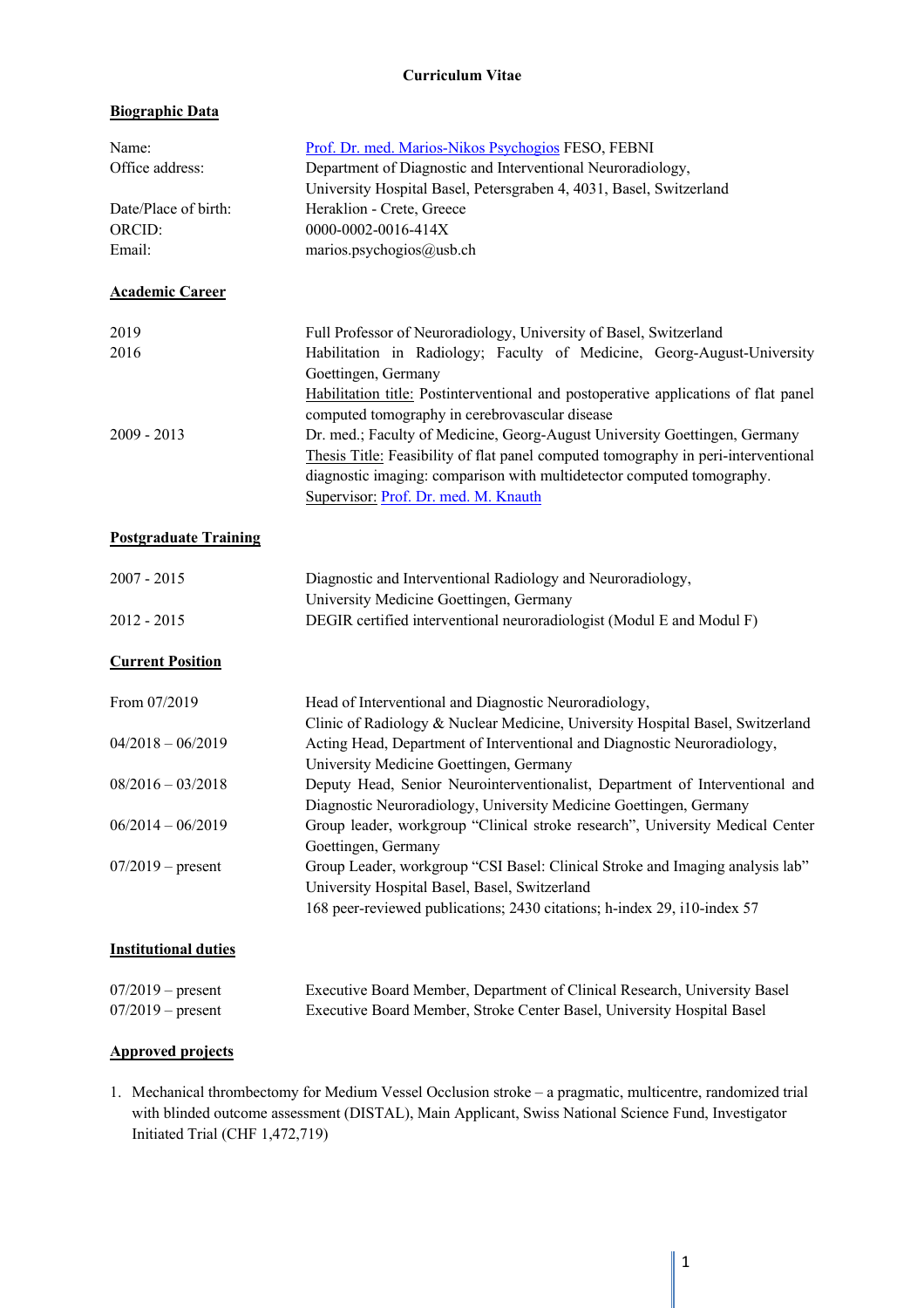- 2. Cooperation with Siemens Healthineers in the field of flat detector CT 2020 present; Project Leader; Grant from Siemens Healthineers (135,000 €)
- 3. Innovative teaching projects creation of video podcasts of diagnostic angiographies and interventions; Project Leader; University Medicine Göttingen internal Grant (16,000 €)
- 4. Cooperation with Siemens Medical Solutions in the field of flat detector CT 2015-2019 and extension 2017- 2019; Project Leader; Grant from Siemens Healthineers (200,000  $\epsilon$ ); 2017 - 2019

# **Multicenter Study cooperation and coordination (Selection)**

- 1. ESCAPE-NEXT Study as Coordinating Investigator for Switzerland (2020 Ongoing)
- 2. STAR Register as Coordinating Investigator for Europe (2020 Ongoing)
- 3. ASSIST Register as Site Principal Investigator (2020 Ongoing)
- 4. SURF Register as Site Principal Investigator (2020 Ongoing)
- 5. ESCAPE NA-1 Study as Site Principal Investigator (2017 2020)
- 6. TREAD CAD Study as Imaging Core Lab (2019 2020)

#### **Supervision of young researchers**

Present supervision of doctoral/PhD candidates: Brehm A, Sahlmann I, Peter C, Henkel S Past supervision of doctoral/PhD candidates: Hesse AC, Lehye JR, Colla R, Tsogkas I

# **Teaching**

| $07/2019$ - present | <b>Head of the Curriculum Neuroradiology</b> for Fellows and Interns from the Clinic of |
|---------------------|-----------------------------------------------------------------------------------------|
|                     | Radiology and Nuclear Medicine; University Hospital Basel; Switzerland                  |
| $07/2019$ - present | Stroke Lectures (6 per semester in the bachelor and master curriculum of human          |
|                     | medicine); Faculty of Medicine; University Basel; Switzerland                           |
| 04/2015             | Course Interventional Radiology; Faculty of Medicine, University of Crete, Greece       |

# **Professional Service**

- Associate Editor BMC Neurology, PLoS One
- Referee for the journals (selection): JAMA Neurology, Frontiers Neurology, Neurology, Journal of NeuroInterventional Surgery, Stroke, American Journal of Neuroradiology, European Radiology, Neuroradiology, Clinical Neuroradiology, PLOS One, Journal of Neurological Surgery
- Organization of the Goettinger Neuroradiologic Angiographic Seminar and Training 2009-2015
- Host of the Goettinger Neuroradiologic Interventional Simulator and Animal Training 2017
- Host of the Goettinger Flat Detector Angiography Seminar and Training 2017

#### **Active Memberships**

| $2008$ – present | German Society of Radiology (DRG); German Society of Neuroradiology (DGNR) European   |
|------------------|---------------------------------------------------------------------------------------|
|                  | Society of Radiology (ESR)                                                            |
| $2013$ – present | European Society of Minimal Invasive Neurological Therapy (ESMINT)                    |
| $2014$ – present | German Society of Interventional Radiology (DEGIR)                                    |
|                  | Cardiovascular and Interventional Radiological Society of Europe (CIRSE)              |
| $2016$ – present | American Stroke Association (ASA)                                                     |
| $2018$ – present | Fellow of European Stroke Organization and of European Board of Neurointerventionists |
| $2019$ – present | Swiss Society of Neuroradiology, Swiss Stroke Society                                 |
|                  |                                                                                       |

#### **Research Presentations, Fellowships and Prizes (Selection)**

• **Change Award** from the Germany BQS-Institute for the One-Stop Management in Stroke